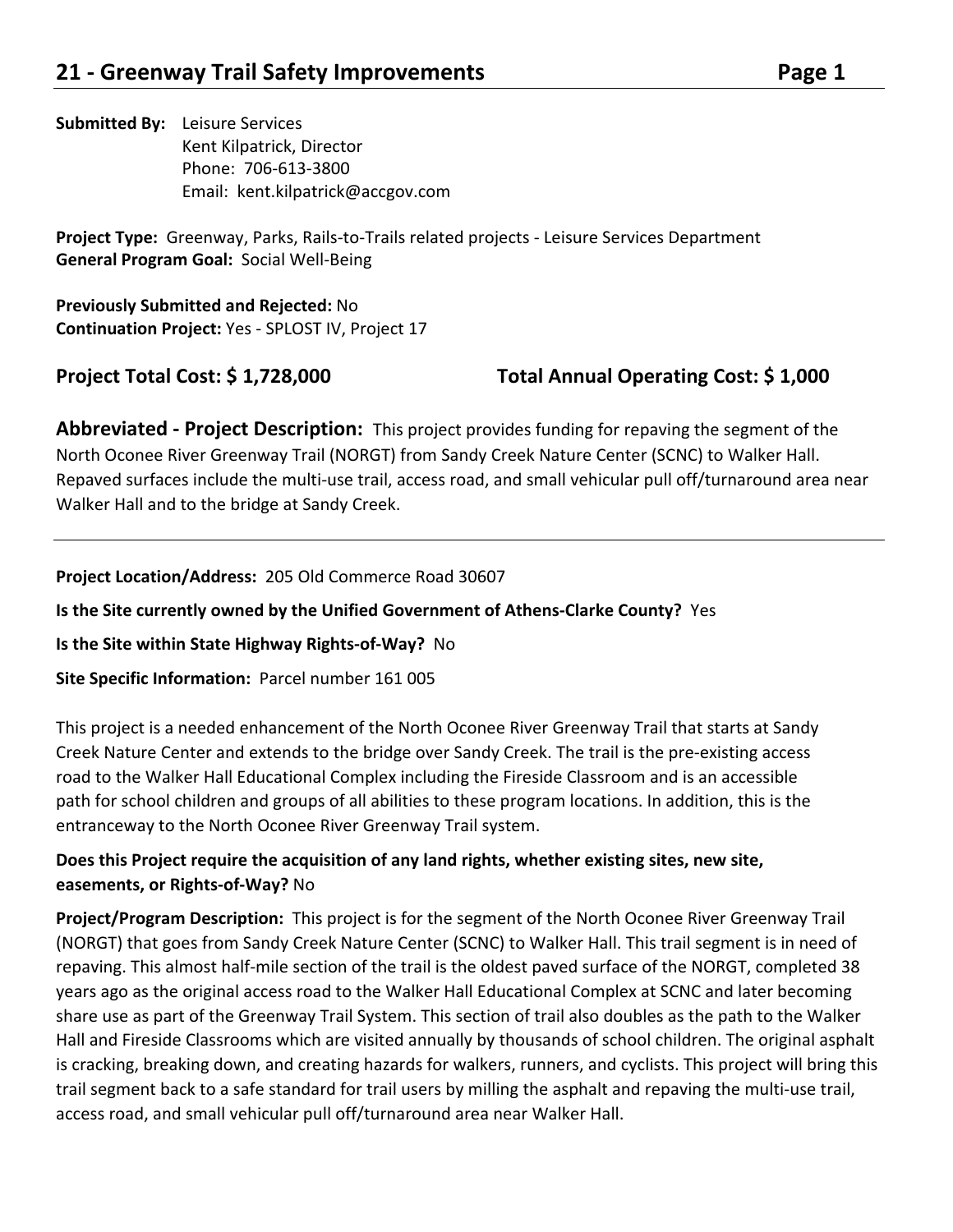**Project Mission Statement/Selection Criteria:** The North Oconee River Greenway Trail is supportive of many parts of ACC from healthy living to non‐motorized transportation corridors. This project will make the gateway to the trail system of ACC safe again. By rebuilding the over half mile of trail, the users of the trail will be able to ride with confidence and not have to avoid cracks and other integrity issues. The rebuilt trail will also include other safety improvements such as centerlines and better edges/shoulders which assist cyclists and families in navigating 2‐way trail traffic.

**How is this Project recommended/included in any approved ACCGov Land Use Plan, Master Plan, Corridor Study, or Service Delivery Plan?** Greenway Network Plan - critical connection & Existing Infrastructure Central Services & Leisure Services Service Delivery Plan Athens In Motion ‐ Existing Infrastructure Macorts ‐ Existing Infrastructure

**How is this Project included in the Madison Athens‐Clarke County Oconee Regional Transportation Study (MACORTS) long‐range Transportation Improvement Plan (TIP)?** Found cited as part of the Athens Greenway trail both in expansion in project R‐11 and in foundational text of the document.

#### **Attachments:**

Attachment 1 ‐ SCNC Parking Improvements

## **PROJECT JUSTIFICATION**

#### **How will the Project meet one or more of the Selection Criteria?**

**Promotes the Goal of improving Equitability of capital improvements throughout the Community:**  This section of the NORGT creates pedestrian access for every user from any economic background in ACC. This segment is used by over 25,000 users annually (counted from July 2020 thru June 2021.) Without improvements to this section, people will not be able to use the trail as they currently do and a lack of future funding has the probability to force this section to be closed. Without this start of the current trail system, access is removed for people using this stretch to commute or travel further into town since pedestrian access is restricted on HWY 441 and by the Loop 10 bypass. Continued deterioration of this section of trail will eliminate the SCNC as a starting point and a destination of the NORGT.

**Protects the community's existing Transportation Infrastructure Investments:** The NORGT started with this over half‐mile long segment. When this section is lost due to disrepair, then the Greenway loses a key destination and access point to the trail system and SCNC. Protection of this system by rebuilding this segment of trail will rededicate ACC to its commitment of pedestrian travel free from motor vehicle traffic and this existing transportation infrastructure.

**Reduces Pavement Maintenance deficit:** The NORGT system as a whole provides non‐motorized travel and commute alternatives. This is cited in the Athens in Motion study conducted on how comfortable people are to travel on roads by bike or walk on roads that do not have a sidewalk. County‐wide, there are many roads outside of the downtown area that people feel unsafe using unless in a car. When the NORGT or another trail system is accessible to a neighborhood or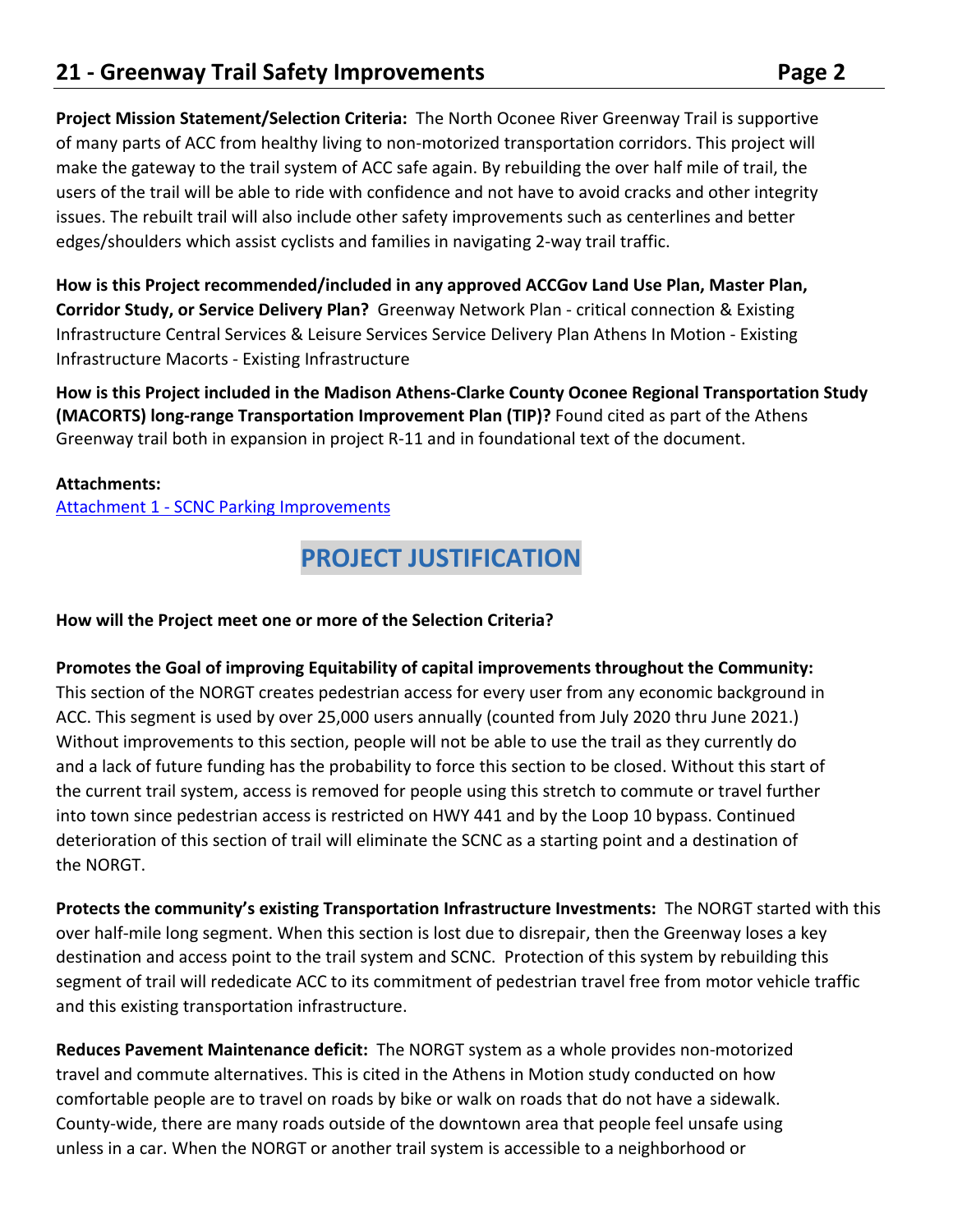community, people have the opportunity to not use a car to commute, thus reducing cars and wear on the existing roads throughout the county.

ACC Leisure Services is responsible for pavement maintenance within all parks and on trails. The ACC LS pavement maintenance program has been unfunded by capital money for 2 years running. This project would address the highest priority in need of capital paving reinvestment by ACC LS.

**Promotes the Upgrade and Continued Use of Alternative Transportation Facilities:**  The NORGT system is an "Alternative Transportation Facility (ATF)." Failure to repair this segment of trail will result in our community losing more than half a mile of trail further limiting the possibilities of traveling beyond "inside the Loop (10)" by bike or foot safely and eliminating access to SCNC.

In order to continue the use of this ATF, this section needs to be revitalized through this TSPLOST project.

**Promotes increased access to existing public facilities:** This project as proposed will maintain access to existing public facilities and also provides the opportunity to increase public access by installing under‐trail utilities. By installing telecommunications infrastructure between the main Visitor Center and Walker Hall, student visitors from CCSD or other schools can have more interactive programs. Also, the ability to include students that are remote learning or unable to travel from the schools would be far more equitable than it has been during the 2020 year of programming.

By connecting sewer infrastructure between both buildings, future growth is viable as more visitors come to SCNC, the nature playscape, and the trails on the grounds.

**Promotes increased usage of the Transit System, including improving Pedestrian access to Transit Facilities:** Under the current transit routes the NORGT is the most viable option for someone living on HWY 441 who needs access to transit services.

Based on other TSPLOST project proposals from Transit, this connection on the Greenway is also important as the trail system grows to allow people more access to bus stops. Without this section, people lose their access to ride to a bus stop via bike or walking. Revitalizing this trail section retains access for people to the multi‐model center as well as other bus stops.

**Increases capital for Transit Services or expands the Transit System:**  This section of trail is critical to a future possible Park & Ride proposed by Transit in this TSPLOST. Without fixing this trail section, the impacts of that project are reduced to transit riders and non‐motorized commuters alike.

**Maintains or Improves Air Quality:** Since the NORGT is a non-motorized trail, the over 25,000 users of this section are not contributing to greenhouse gasses or pollution. Noted that some portion of these users are recreating and not commuting, there is still a value added for forms of recreation that are local and not making residents travel from ACC to other locations to ride bikes as families, run for fun, or roll on any manner of device from roller blades to skateboards. Additionally, the trail corridor is itself protected greenspace for trees and plants to grow and people to experience. The more trees and plants that can emit clean air, the better air quality is. Without a trail system, residents may not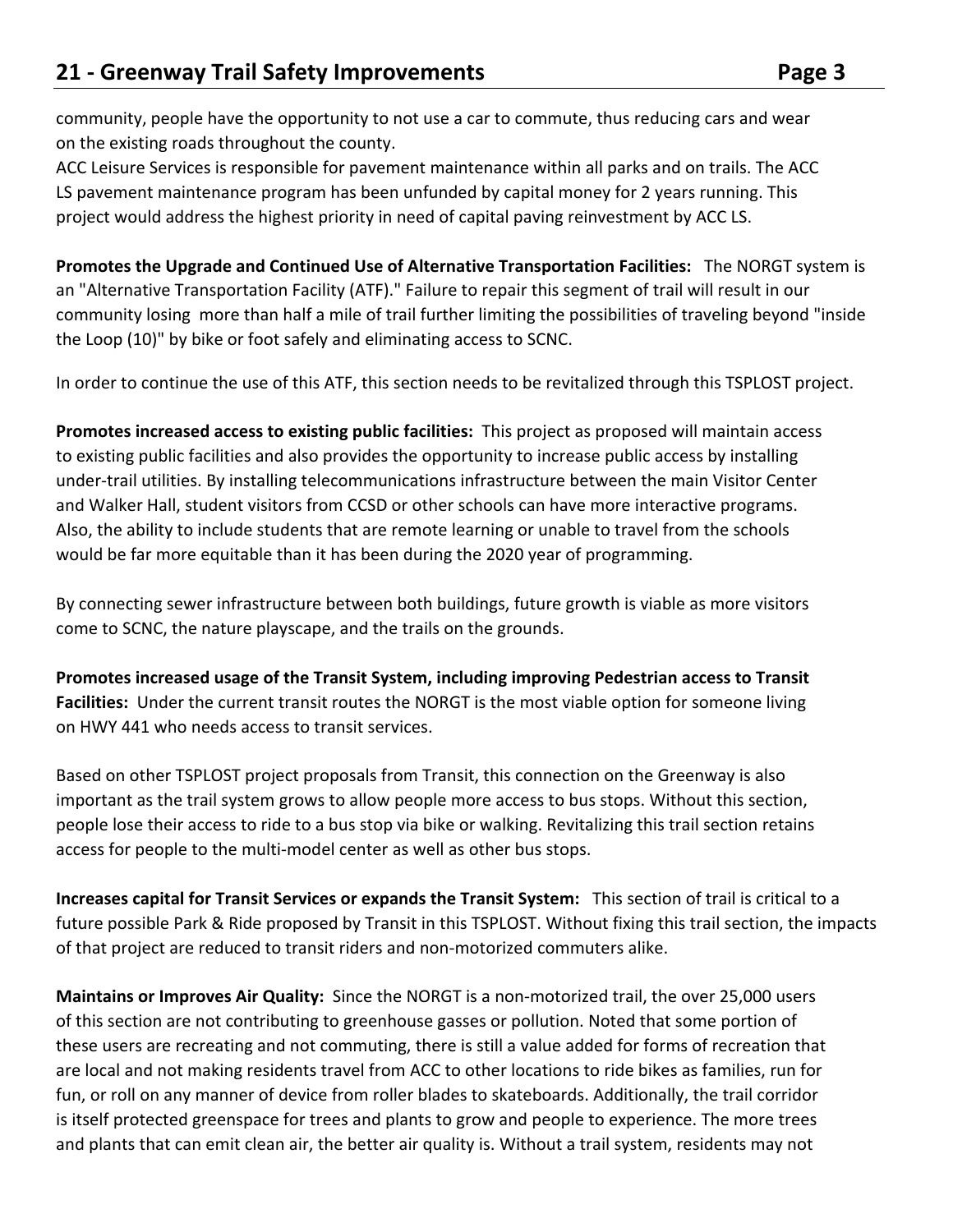understand the value of protecting greenspaces and voting to pass SPLOST type referendums protecting them.

**Reduces vehicle miles traveled and traffic congestion:** The NORGT is an Alternate Transportation Facility that provides an alternate to commuters and recreationists using vehicles on the roads of ACC. Similarly, more trails increase access and decrease travel to reach the system. This segment of the trail system is a critical connection as it is tied directly to access under the Loop 10. People can park and ride to work because of this section of trail and future growth only make it more valuable. Without rebuilding this over half‐mile of trail, people will be forced to drive more and further to use the trail system.

**Reduces time spent traveling in vehicles:** By providing an alternate to driving and allowing park & bike/walk options, this section of trail reduces time spent traveling in vehicles. Also, should the infrastructure be installed providing internet access to the Walker Hall Complex, virtual field‐study is a possibility.

Promotes Health and Safety: The NORG corridor and the trail through it provide safe and healthy opportunities for individuals and families to recreate away from vehicles and along a main river in Athens. Without this trail system and the corridor that accompanies it, the flood plains of Athens would not be retained for the use of all in the community. The trail also promotes active residents which are in-turn healthier. Without this section of trail, the community loses access to the anchor of Sandy Creek Nature Center which also provides acres of greenspace and safe places for children to experience nature.

**Implements components of an updated Greenway Network Plan:** This section of the NORGT is the founding location for the paved, multi‐use trail system in Athens. Losing this over half‐mile section to unsafe conditions puts the rest of the GNP in peril as other sections of the trail age and will also need repair.

This project location is a keystone for the north part of the network plan and for other TSPLOST 2023 proposals.

## **Triple Bottom Line Impacts**

**Positive Benefits for the Economic Prosperity of Athens‐Clarke County:** This project will continue to provide access for residents to move into and away from the downtown area on modes of transportation other than personal vehicles. The North Oconee River Greenway Trail is also a flagship for Athens in the region, state, and beyond. The trail has been featured in many tourism materials (print and otherwise) and brings people to the area. A closure of the original section for paved Greenway Trail would have a negative impact on the economy. This section of trail is set to bridge the gap between downtown Athens and the TAD district on Newton Bridge Road according to the 2020 Greenway Network Maps. With this segment closed in the trail system, these two commercial areas stay segregated.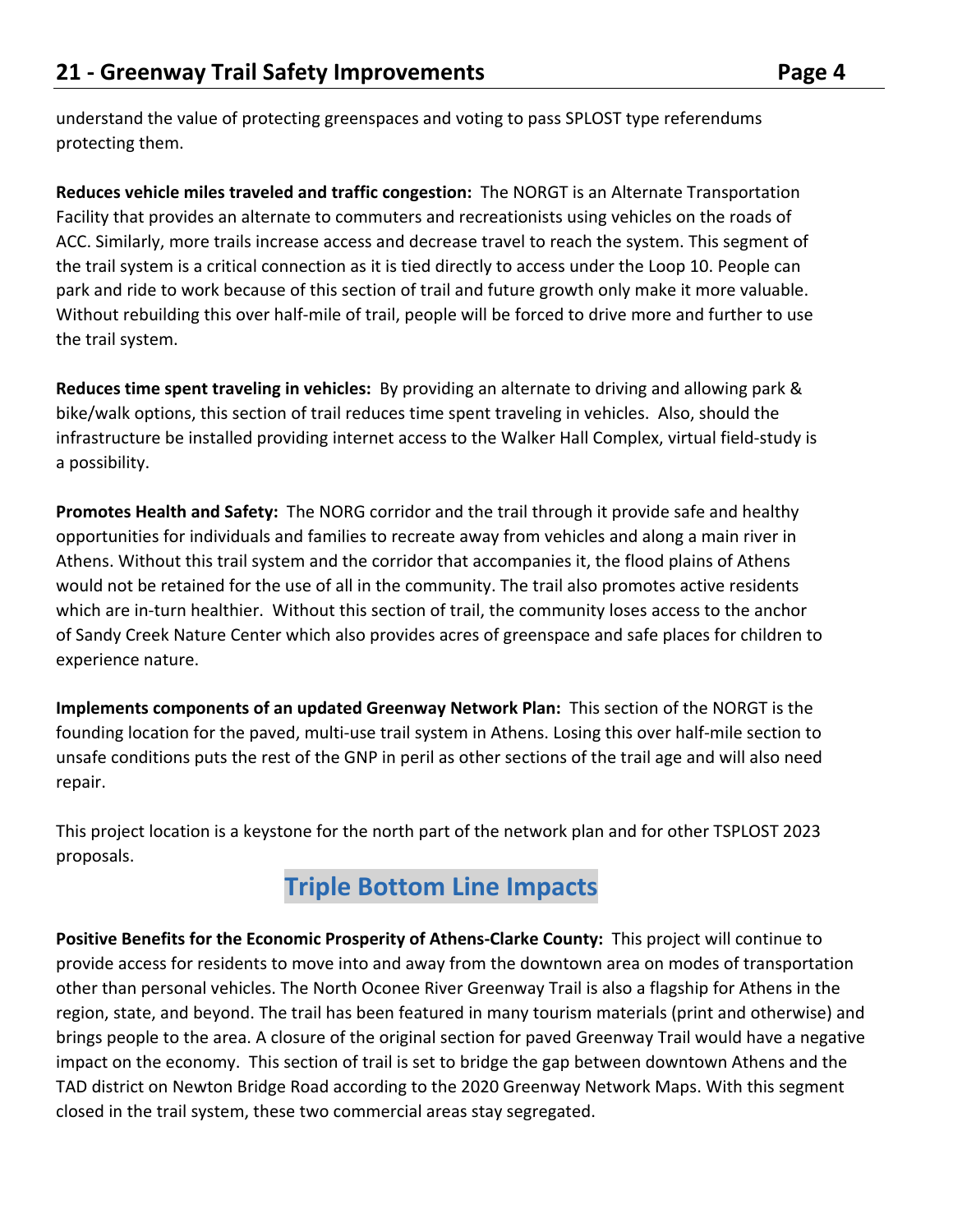**Detrimental Impacts to the Economic Prosperity of Athens‐Clarke County:** This project has no negative impacts on the economic prosperity of ACC.

**Positive Benefits for the Social Well‐Being of our Residents and visitors:** The North Oconee River Greenway Trail is a linear park connecting places and people in a space where everyone is welcome. The connection of this specific trail segment connects two areas that are separated by the loop 10 bypass, without any sidewalks on the only main road, essentially creating a void in pedestrian access. When people are able to access their community and public resources, they live healthier lives. People from all walks of life can experience the riverside riparian corridor through the Greenway Trail. This experience and asset is not limited to the residents of the community, but any student, game day tourist, or other visitor can enjoy the positive, immersive experience of the Greenway Trail.

**Detrimental Impacts for the Social Well‐Being of our Residents and visitors:** Completing this project has no detrimental impacts for the social well‐being of our Residents and visitors.

Positive Impacts on the Environment: The North Oconee River Greenway Corridor is more than a trail, it is a protected riparian zone for the community. These greenspaces are made accessible by the trail through them, but they stand alone as environmental assets that allow trees to thrive, produce clean air, create wildlife habitat and ensure that development does not encroach on the rivers and major tributaries in ACC. These river systems are better for having flood zones protected by natural coverings and absorbent soil which help to keep river flooding, regardless of frequency, from endangering residents and other community assets.

Without this section of the trail in working order, the community also loses connection to the flagship nature education location within the region. Sandy Creek Nature Center is a high quality facility that is free to all visitors to enjoy. Every CCSD elementary school has students that either visit the nature center or are visited by its staff. Losing this connection via the trail will set the community's environmental education back by restricting access to those with a car.

\*Staff Recommendation: include enhanced stormwater treatment such as bioswales, plunge pools, and features that slow and spread water before it enters the river/creek. Currently stormwater empties uncontrolled into the floodplain causing erosion. Constructing features needed to address stormwater will require removal of vegetation, including trees; rebuilding natural surface trail connections will require habitat restoration; As part of this project, a native habitat restoration plan should be developed that outlines specific habitat goals, objectives, meets educational needs, and guides restoration work. With the exception of the "roadside mow strip", plants should be native with the ACC native plant guide series used as a primary reference for suitability. (Recommend adding and additional \$30,000 to estimated native plant costs).

**Detrimental Impacts on the Environment:** There is no part of this project that has detrimental impacts on the environment when construction is executed in an appropriate manner.

If a native plant restoration plan is included in the concept, habitat loss would be mitigated.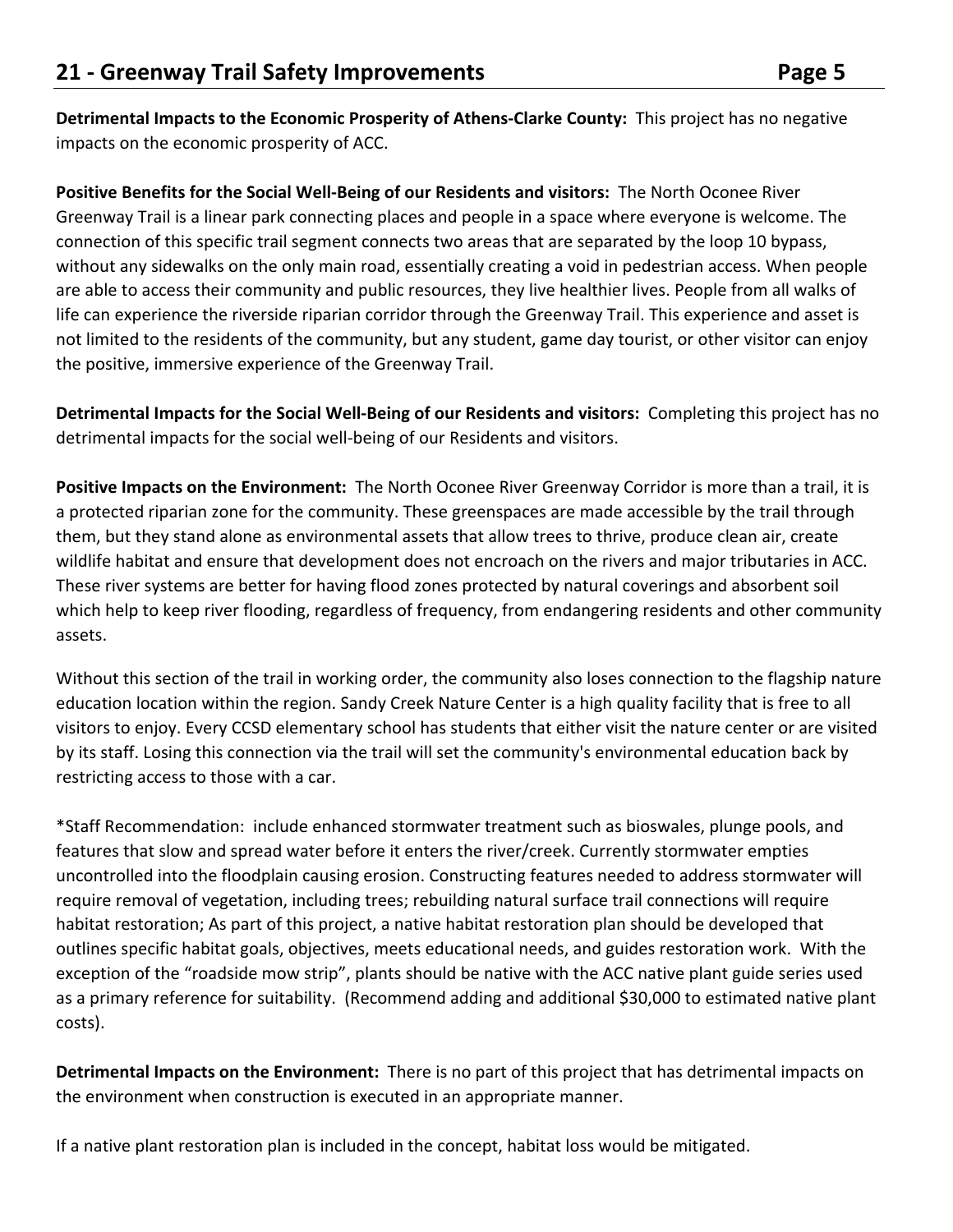**Positive/Negative Impacts on ACCGov Departments, Agencies, or other Organizations, if not covered in one of the above questions:** Completion of this project has positive impacts on the maintenance budgets of the Leisure Services Department by alleviating the over‐extended operations budget.

With a TSPLOST investment into rehabilitating this trail and installing the needed utility connections within SCNC, the regular annual budgets will not be negatively impacted.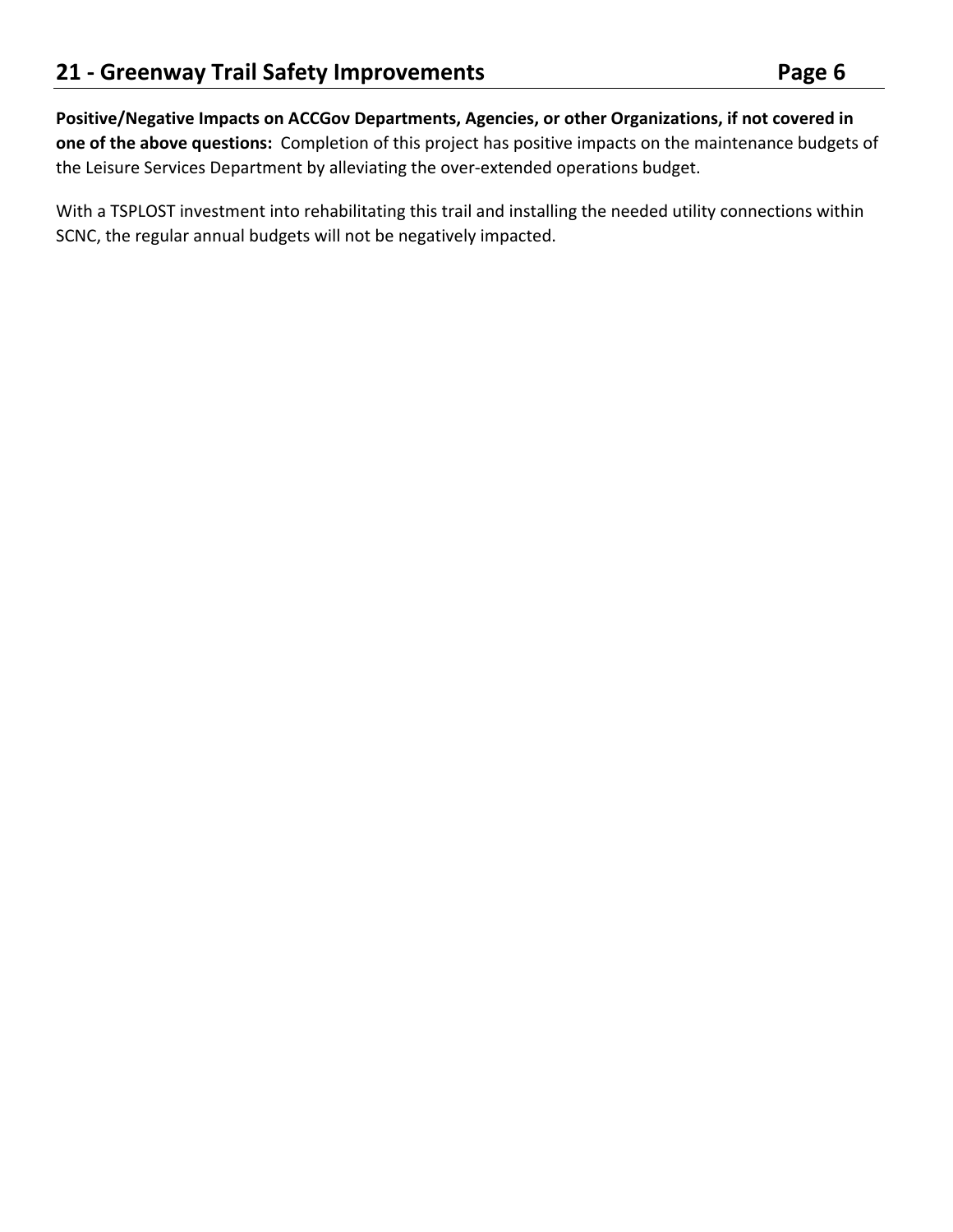## **Project Costs**

## **Detailed project capital budget costs (to be funded from TSPLOST 2023 only):**

| <b>Project Costs (round to thousand)</b>                                                                                                                       |    | <b>Amount</b> |  |
|----------------------------------------------------------------------------------------------------------------------------------------------------------------|----|---------------|--|
| Land Acquisition / ROW / Easement:<br>1.                                                                                                                       | \$ |               |  |
| 2.<br>Design Fees: (Min.12% of New Const.; 14% of reno,; 16% for LEED proj.)                                                                                   | \$ | 136,000       |  |
| 3.<br>Miscellaneous Fees: (Min.<br>Minimum of 3% of Construction Costs – used for permitting, etc. Utilize<br>minimum of 10% if land acquisition if necessary. | \$ | 34,000        |  |
| Construction:<br>4.                                                                                                                                            | \$ | 1,130,000     |  |
| 5.<br>Construction Contingency: (10% of the Construction line item)                                                                                            | \$ | 113,000       |  |
| Acquisition of Capital Equipment:<br>6.                                                                                                                        | \$ |               |  |
| 7.<br>Testing:                                                                                                                                                 | \$ | 57,000        |  |
| 8.<br>Project Management: (4% of the total budget line items above)                                                                                            | \$ | 59,000        |  |
| 9.<br>Project Contingency: (10% of the total budget line items above)                                                                                          | \$ | 153,000       |  |
| 10. Public Art: Calculated at 1% of the Construction line item.                                                                                                | \$ | 12,000        |  |
| 11. Other 1:                                                                                                                                                   | \$ |               |  |
| 12. Other 2:                                                                                                                                                   | \$ |               |  |
| <b>Project Subtotal:</b>                                                                                                                                       | \$ | 1,694,000     |  |
| 14. Program Management (2% of Project Subtotal):                                                                                                               | \$ | 34,000        |  |
| <b>TSPLOST 2023 Project Total:</b>                                                                                                                             | \$ | 1,728,000     |  |

#### **Attachments:**

Attachment 2 ‐ SCNC Greenway Conceptual Cost Estimate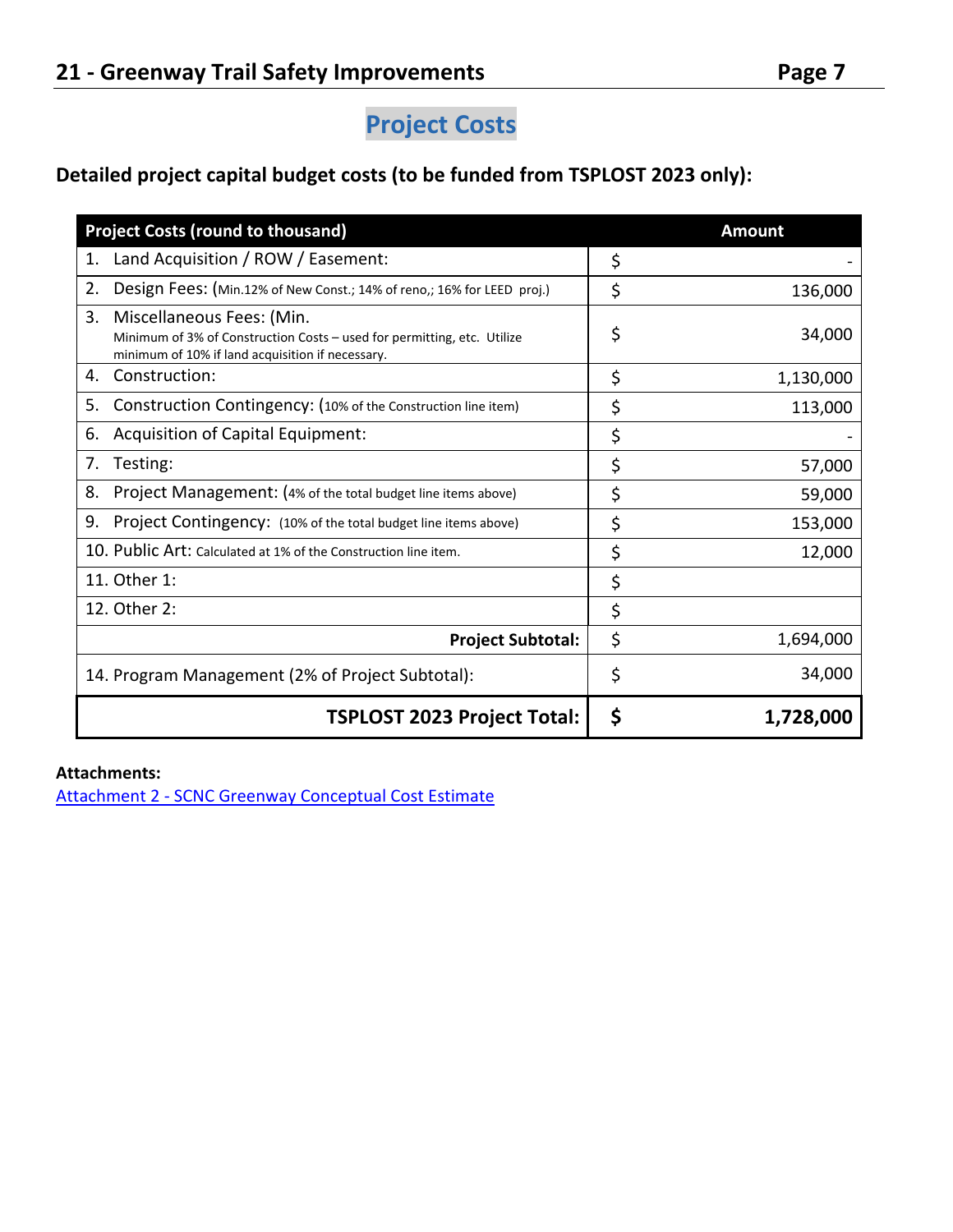# **Operating Cost**

#### **Total Annual Net Operating Costs when Project is complete:**

*Only identify additional or net operating costs to be paid by ACCGov as a result of this Project. Identify the additional or net costs needed, above ACCGov's current operating budget, to operate the requested project; as well as any additional Project related revenues that would be generated. Provide budget costs for each identified category below.* 

| <b>Operating Costs (round to thousand)</b>   | <b>Estimated Impact for Annual</b><br><b>Operating Expenditures</b> |  |  |
|----------------------------------------------|---------------------------------------------------------------------|--|--|
| <b>TOTAL PROJECTED REVENUES FROM PROJECT</b> |                                                                     |  |  |
|                                              |                                                                     |  |  |
| <b>PROJECTED EXPENDITURES</b>                |                                                                     |  |  |
| 1. Personnel Costs: from Appendix A          |                                                                     |  |  |
| 2. Annual Utilities:                         |                                                                     |  |  |
| <b>Natural Gas:</b><br>$\bullet$             |                                                                     |  |  |
| Electrical:<br>$\bullet$                     |                                                                     |  |  |
| Water:<br>$\bullet$                          |                                                                     |  |  |
| Sewer:<br>$\bullet$                          |                                                                     |  |  |
| Phone:<br>$\bullet$                          |                                                                     |  |  |
| Solid Waste Collection:<br>$\bullet$         |                                                                     |  |  |
| Other:<br>$\bullet$                          |                                                                     |  |  |
| 3. Operating Supplies:                       |                                                                     |  |  |
| 4. Equipment Maintenance:                    |                                                                     |  |  |
| 5. Facility Maintenance:                     |                                                                     |  |  |
| 6. Other: Public Art Maintenance             | 1,000                                                               |  |  |
| 7. Other:                                    |                                                                     |  |  |
| 8. Other:                                    |                                                                     |  |  |
| <b>TOTAL EXPENDITURES</b>                    |                                                                     |  |  |
| <b>NET OPERATING COSTS OF PROJECT:</b>       | \$1,000                                                             |  |  |

## **Project Financing**

**Is the proposed Project to receive funding from source(s) other than TSPLOST 2023?** No

**Other Attachments:** 

Attachment 3 - ORGC Trail Tax Map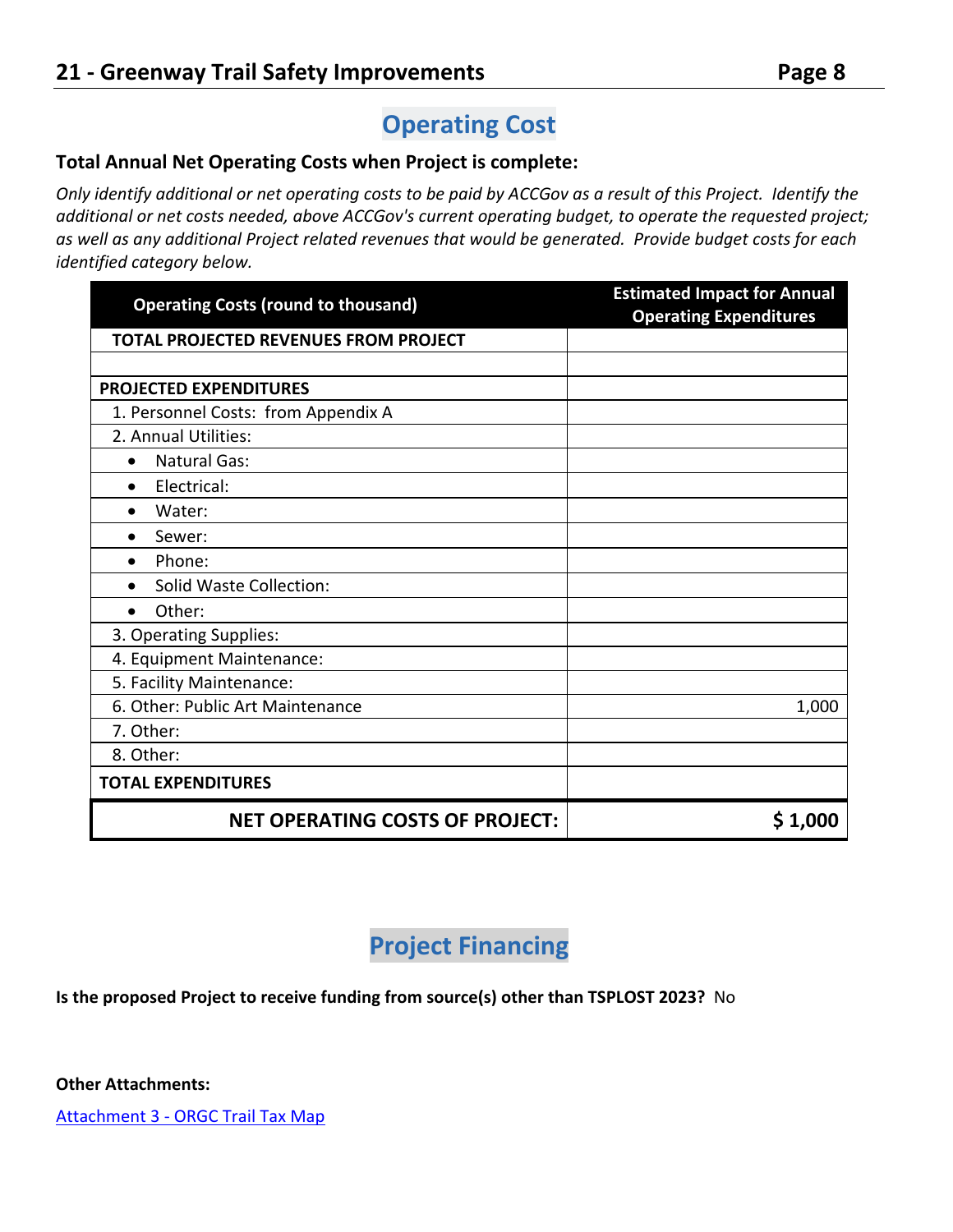#### **Sandy Creek Nature Center Greenway Paving Improvements**

**Conceptual Cost Estimate** 7/21/2021

|                                                          | <b>Unit Price</b> | Unit | Quantity       | Sub-Total      |
|----------------------------------------------------------|-------------------|------|----------------|----------------|
| <b>Park Connector Drive</b>                              |                   |      |                |                |
| Silt Fence                                               | \$3.60            | LF   | 6000           | \$21,600.00    |
| Silt Fence Maintence                                     | \$1.10            | LF   | 6000           | \$6,600.00     |
| <b>Tree Removal</b>                                      | \$5,000.00        | LS   | I              | \$5,000.00     |
| <b>Tree Protection Fence</b>                             | \$2.80            | LF   | 6000           | \$16,800.00    |
| <b>Grading Complete</b>                                  | \$35,000.00       | LS   | T              | \$35,000.00    |
| <b>Asphalt Milling</b>                                   | \$17.50           | SY   | 8000           | \$140,000.00   |
| <b>Asphalt Paving</b>                                    | \$30.00           | SY   | 8000           | \$240,000.00   |
| Crosswalk Striping - Thermoplastic                       | \$3.40            | LF   | 128            | \$435.20       |
| Centerline Stripe. 6 IN                                  | \$0.95            | LF   | 2875           | \$2,731.25     |
| Parking Stripe, 6 IN                                     | \$1.00            | LF   | 275            | \$275.00       |
| Thermoplastic Pvmt Marking, Handicap Symbol              | \$325.00          | EA   | T              | \$325.00       |
| <b>Speed Bumps</b>                                       | \$275.00          | EA   | 3              | \$825.00       |
| <b>Concrete Wheel Stops</b>                              | \$100.00          | EA   | 9              | \$900.00       |
| Signage Allowance - Wayfinding                           | \$3,500.00        | LS   | L              | \$3,500.00     |
| Signage Allowance - Regualtory                           | \$750.00          | LS   | 1              | \$750.00       |
| Granite Entrance Column                                  | \$3,000.00        | EA   | $\overline{2}$ | \$6,000.00     |
|                                                          |                   | SF   | 30000          |                |
| Permanent Grass (Shoulder of Greenway) - Native Seed Mix | \$0.85            |      |                | \$25,500.00    |
| 8" DIP, Sewer Line                                       | \$125.00          | LF   | 3200           | \$400,000.00   |
| 4" SCH 40 conduit with detection wire and pull wire      | \$15.00           | LF   | 3200           | \$48,000.00    |
| Communication line                                       | \$0.50            | LF   | 3200           | \$1,600.00     |
| Communication junction box                               | \$500.00          | EA   | 4              | \$2,000.00     |
| <b>Bollards</b>                                          | \$750.00          | EA   | 5              | \$3,750.00     |
| Canopy Trees                                             | \$532.00          | EA   | 2              | \$1,064.00     |
| <b>Understory Trees</b>                                  | \$364.00          | EA   | 3              | \$1,092.00     |
| <b>Shrubs and Perennials</b>                             | \$39.20           | EA   | 35             | \$1,372.00     |
| Sub-Total                                                |                   |      |                | \$965,119.45   |
| <b>Construction General Conditions (7%)</b>              |                   |      |                | \$67,558.36    |
| <b>Construction Overhead and Profit (10%)</b>            |                   |      |                | \$96,511.95    |
| <b>TOTAL</b>                                             |                   |      |                | \$1,129,189.76 |